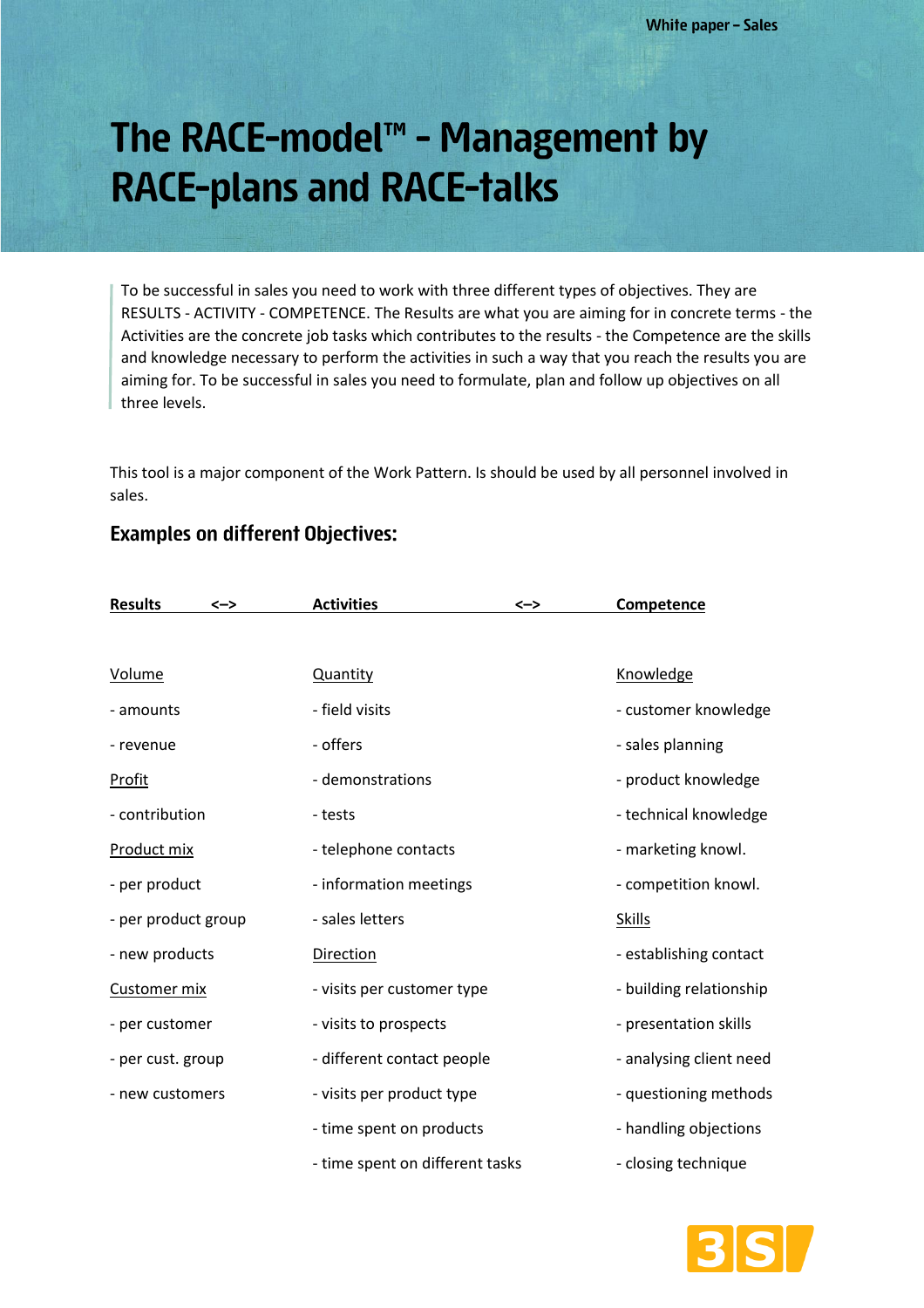- 
- 
- offers per order  $\overline{\phantom{a}}$  using sales aids
- average offer size
- Quality  **William Contract Contract Contract Contract Contract Contract Contract Contract Contract Contract Contract Contract Contract Contract Contract Contract Contract Contract Contract Contract Contract Contract Contr**
- average order size example and the stellar end of telephone booking
- visits per order  $\overline{\phantom{a}}$  telephone skills
	-

# **How to formulate RAC-objectives**

• Objectives on different R-A-C - levels must be co-ordinated

The activity objectives should be directly related to the short- and long term results you are aiming for. They should be working in the right overall direction, to reach certain well defined result objectives. The competence development should make it possible for you to perform the necessary activities. With the right quantity and quality.

#### • Objectives must be concrete and measurable

The more clear the objectives, the better the achievements. They can be quantitative, directional and qualitative as you could see above. Some objectives are of course not exactly, scientifically measurable. But all examples listed above can be estimated and described. It also takes practise to e.g. assess skills.

#### • Objectives must be possible to refer to periods

It is recommended to make up RAC-plans per year. And then to brake them up into half year and monthly plans. The RAC-plans should be followed up in monthly talks between the sales manager and the salesperson.

#### • Objectives must be high enough

This is always a problem. How high should we set our objectives? Realistic objectives are based on an analysis of standards. Just note that standards must be dynamic. To stay competitive in sales as well as in sports you all the time need to develop your standards. It is important to push for development and to set challenging and motivating objectives.

### • Objectives must be accepted

If you have not yourself accepted the performance you are supposed to work with, you will not achieve it. Therefore the objectives should be set in co-operation between salesperson and manager.

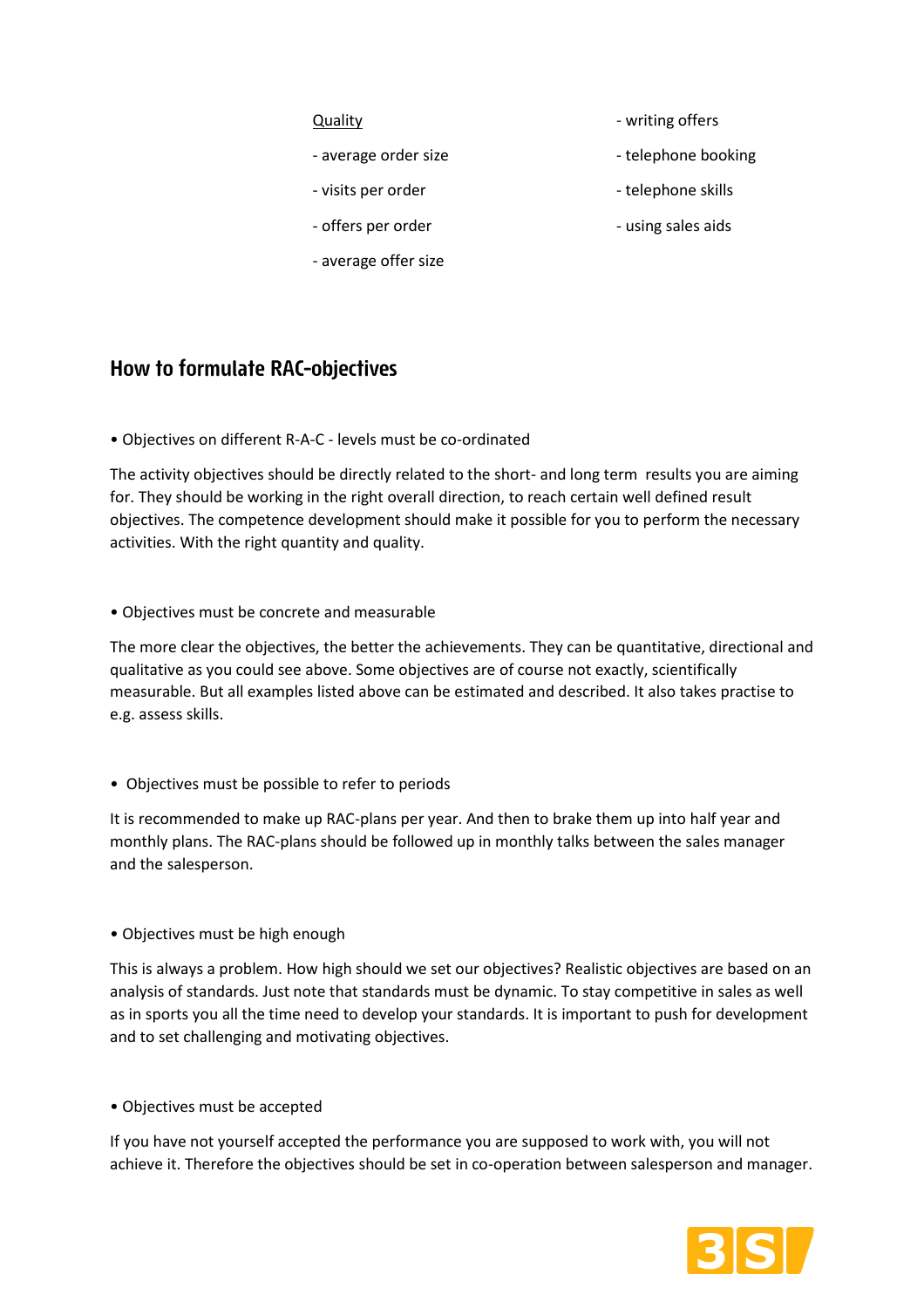• Objectives must relate to overall company objectives and strategies

The company market and sales plan form the overall framework for the individual planning. There must always be a trade-off and balance between individual goals, team goals and company goals. The Sales Pattern and Work Pattern Standards are policies that set a strategic framework for the individual planning work.

# Some comments on the RAC way of working

The RAC - plans are not so much a tool for managing people as a tool for people to manage themselves.There should be individual plans for each salesperson. The plan provides information for monitoring and analysing performance.

For the experienced salesperson this is a tool for your own individual planning. As a professional you should be able to analyse the quantity, direction and quality of your past work. Based on this you should be able to plan the quantity, direction and quality of the work required in the future. You should be able to follow up and supervise yourself on a constant basis, presenting your views on why you are successful/not successful to your sales manager.

For the not so experienced salesman this is the best way to effectively develop your results and professional skills. The best way to learn is learning by doing. All the time testing which things that work and which does not.

Developing our knowledge and skills is a never ending process. Remember that small steps make big changes but big steps make small changes. Choose some concrete things you need to improve in order to carry out the planned activities. Learn the necessary knowledge and skills - good enough. Then go out and try it! All development is the effect of training and practise in combination.

It is important to remember that reaching an activity objective is also an achievement. It proves that you are trying your best to reach the determined results. If then quantity is not enough to reach this result objective, then take a closer look at your direction and/or quality.

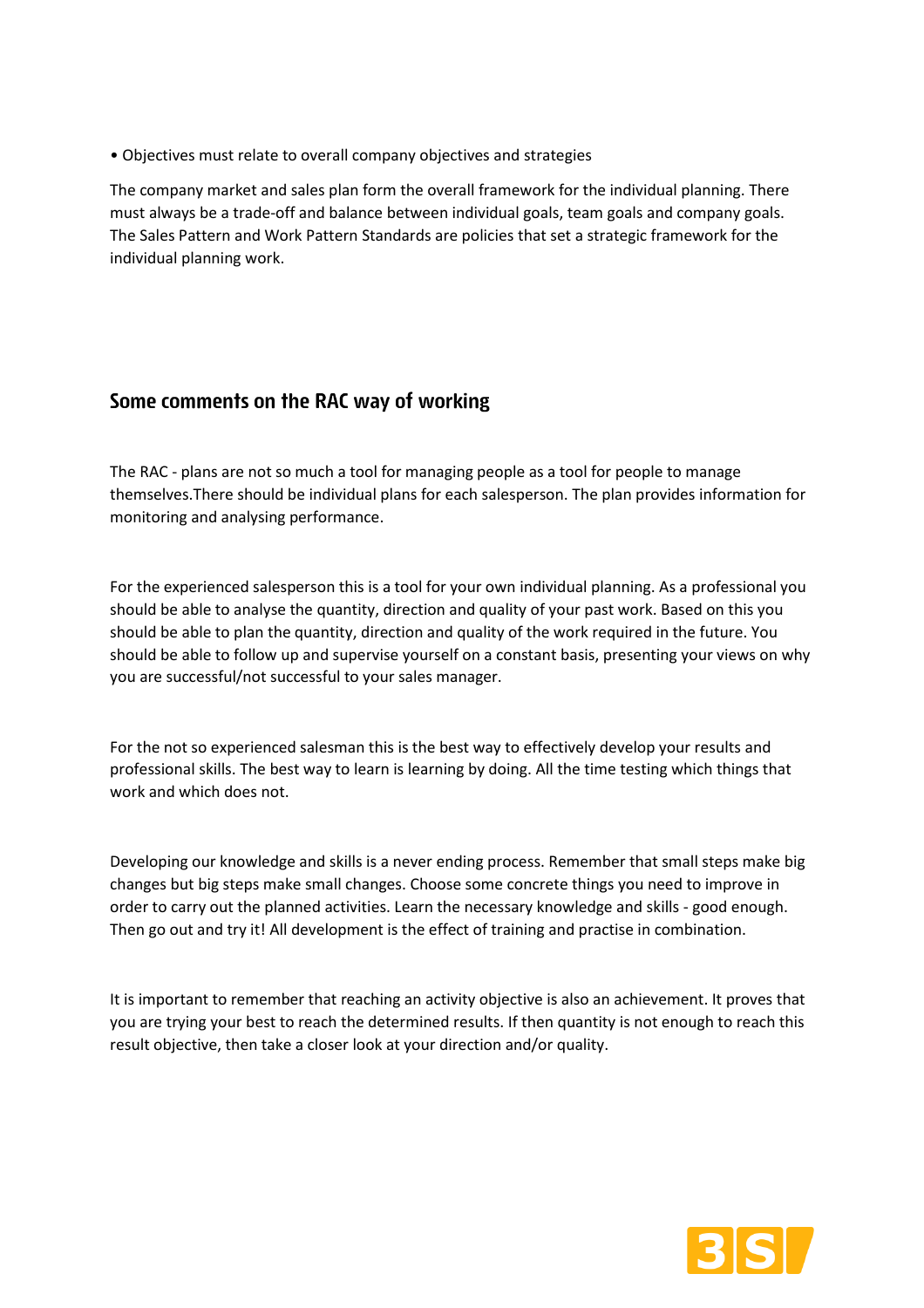# RAC - talks (once per month)

Once per month each salesperson should spend 1 hour, or more if needed, to discuss his/her individual RAC-plan with the sales manager. Before each meeting the sales manager goes through the key statistics

and gets a picture of the performance of the month. The salesperson prepares own comments and ideas on how to go on.

The plan for the next month is then decided. Of course linking to the halfyear/year plan of the salesman. Next months key items, joint visits, trainings etc are planned.

# RAC and Development talks (once every 6 months)

We recommend a longer and deeper development talk every 6 months.

Here are some short guidelines what to think about before , during and after this talk.

- the purpose of the talk is to support success of the individual
- the information and discussion is confidential from both sides
- the talks should include work tasks, work results, work situation, commitment, leadership style, relations, development
- it is important to plan the place and the time for least disturbance
- follow a pre-set form/agenda
- both parties should be well prepared
- the salesperson should carry out a self analysis on:
	- a. present situation and past results
	- b. future aspirations
	- c. what help and development is needed
	- d. what self-help can be provided

• the manager should consider the persons likely attitudes, analyse past results, activities and knowledge and skills

• when conducting the discussion think about this: